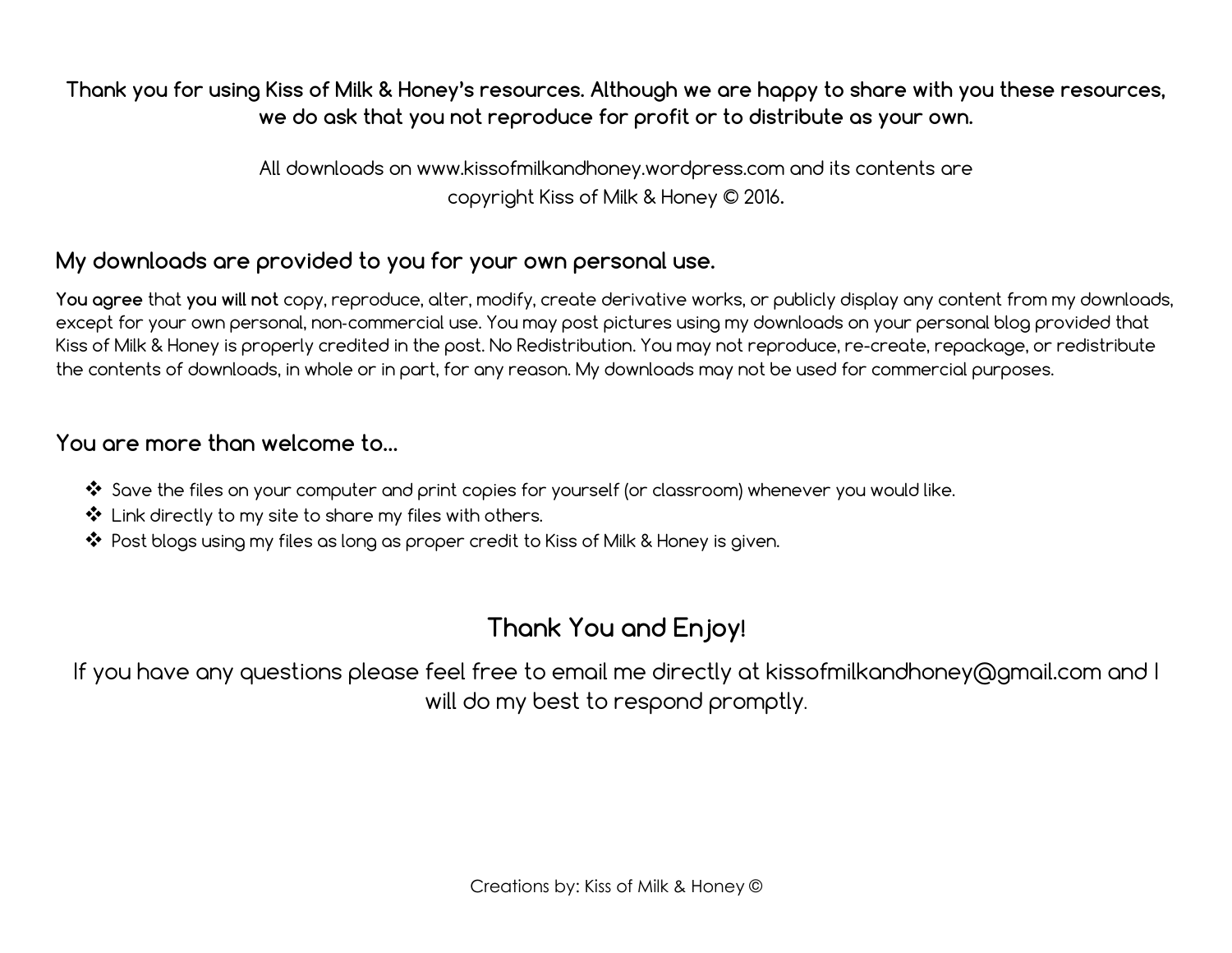Weekly Rttendance Sheet

Week of: \_\_\_\_\_\_\_\_\_\_\_\_\_\_\_\_\_\_\_\_\_\_\_\_ School Year: \_\_\_\_\_\_\_\_\_\_\_\_\_\_\_\_\_\_\_\_



Creations by: Kiss of Milk & Honey ©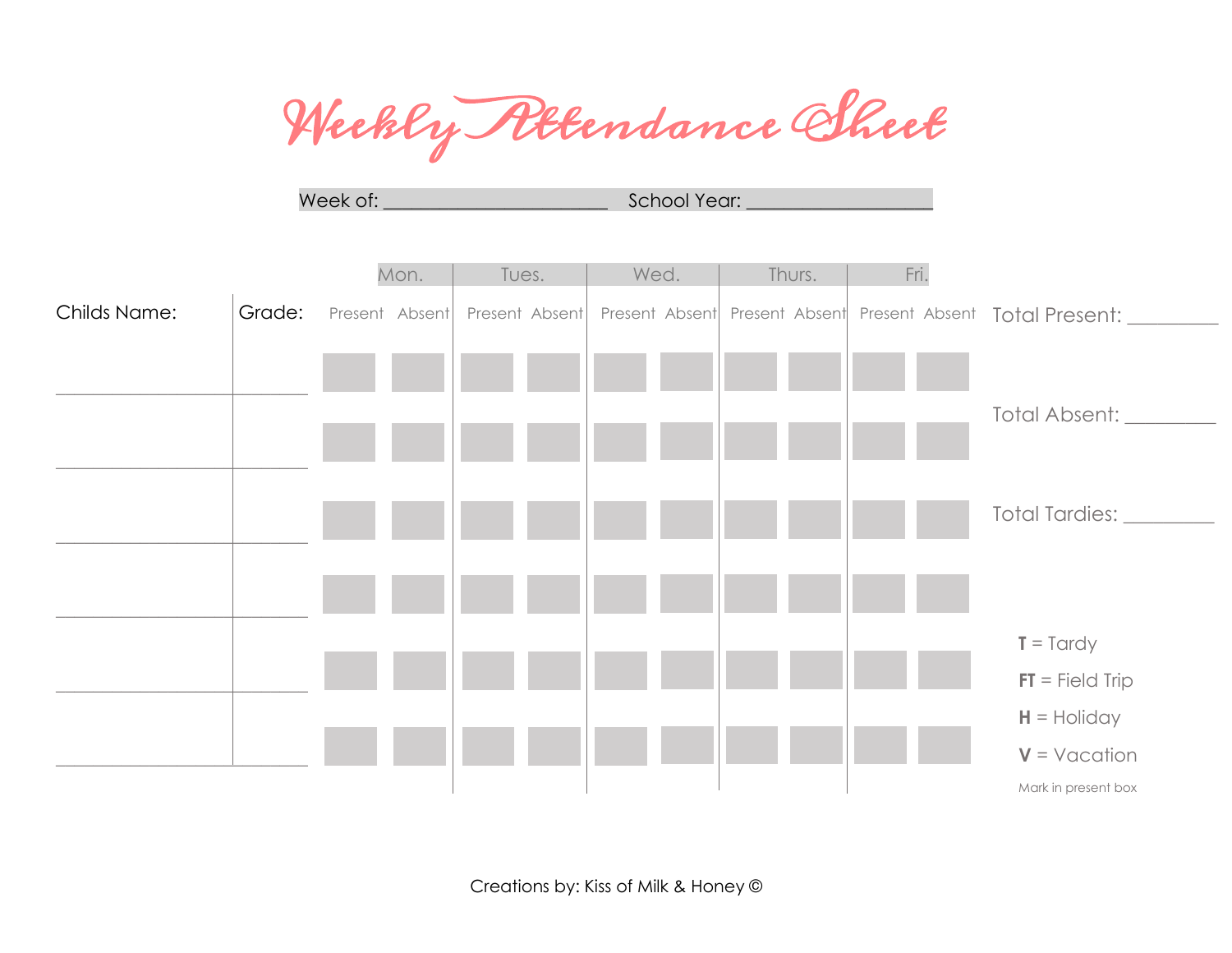Monthly Attendance Sheet

Childs Name: **\_\_\_\_\_\_\_\_\_\_\_\_\_\_\_\_\_\_\_\_\_\_\_** Grade: \_\_\_\_\_\_\_\_\_\_

|                          |                |                          |                | School Year: ____________ |                |
|--------------------------|----------------|--------------------------|----------------|---------------------------|----------------|
|                          | Mon.           | Tues.                    | Wed.           | Thurs.                    | Fri.           |
|                          | Present Absent | Present Absent           | Present Absent | Present Absent            | Present Absent |
| Total Present: _________ |                |                          |                |                           |                |
|                          | Mon.           | Tues.                    | $ $ Wed. $ $   | Thurs.                    | Fri.           |
| Total Absent: ________   | Present        | Absent<br>Present Absent | Present Absent | Present Absent            | Present Absent |
|                          | Mon._          | Tues.                    | Wed.           | Thurs.                    | Fri.           |
| Total Tardies:           | Present Absent | Present Absent           | Present Absent | Present<br>Absent         | Present Absent |
|                          |                |                          |                |                           |                |
|                          | Mon.           | Tues.                    | Wed._          | Thurs. $-$                | Fri. $\qquad$  |
|                          | Present        | Absent<br>Present Absent | Present Absent | Present Absent            | Present Absent |
| $T = T$ ardy             |                |                          |                |                           |                |
| $FT = Field Trip$        | Mon.           | Tues.                    | Wed.           | Thurs.                    | Fri.           |
| $H =$ Holiday            | Present Absent | Present Absent           | Present Absent | Present Absent            | Present Absent |
| $V = V$ acation          |                |                          |                |                           |                |
| Mark in present box      |                |                          |                |                           |                |

Creations by: Kiss of Milk & Honey ©